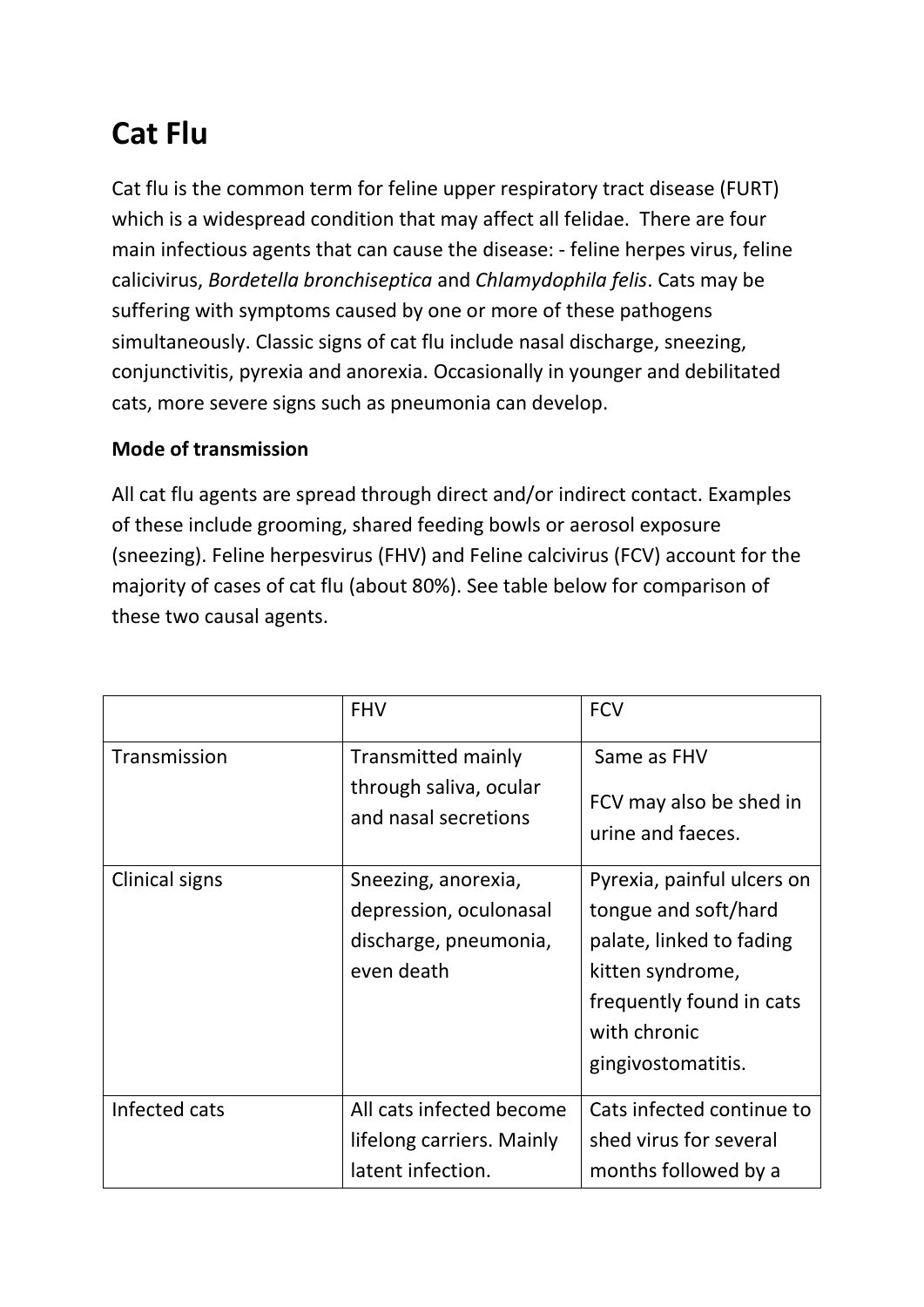|                                | Episodes of shedding      | period of elimination- no  |
|--------------------------------|---------------------------|----------------------------|
|                                | may then occur 1-2        | reactivation of infections |
|                                | weeks after a period of   |                            |
|                                | $stress$ – clinical signs |                            |
|                                | may develop at this       |                            |
|                                | point                     |                            |
| <b>Survives in Environment</b> | For one day               | Up to one week             |
| <b>Diagnosis</b>               | Viral isolation swabs     | Viral isolation swabs      |
|                                | (oral or conjunctival)    | (oropharynx)               |
|                                |                           |                            |

Detection of carrier cats may be difficult as they do not shed virus constantly as explained earlier. Therefore a negative result from the isolation swab is not a definitive diagnosis for a patient and all other factors need to be taken into consideration such as history and clinical signs. However, a positive swab does confirm that the cat is infected with the specific virus.

### **Treatment**

In the case of suspected bacterial cat flu cases , antibiotics will be prescribed. There are no systemic antiviral drugs that are effective against FHV or FCV. Consequently, symptomatic treatment is put into place and generally cats are isolated to prevent further spread of infection. This includes the following:-

- Good barrier nursing/supportive care is important at this point. This includes keeping the cat warm, dry and regular cleaning of discharges away from the eyes and nose to maximise comfort for the patient.
- Nebulisation (with or without Olbas Oil) may be warranted to aid clearance of the nasal passages. The nebuliser should be held by the cat's face for five to ten minutes. If nebulisation is not possible or tolerated, then moving the cat into a warm steamy room may help also.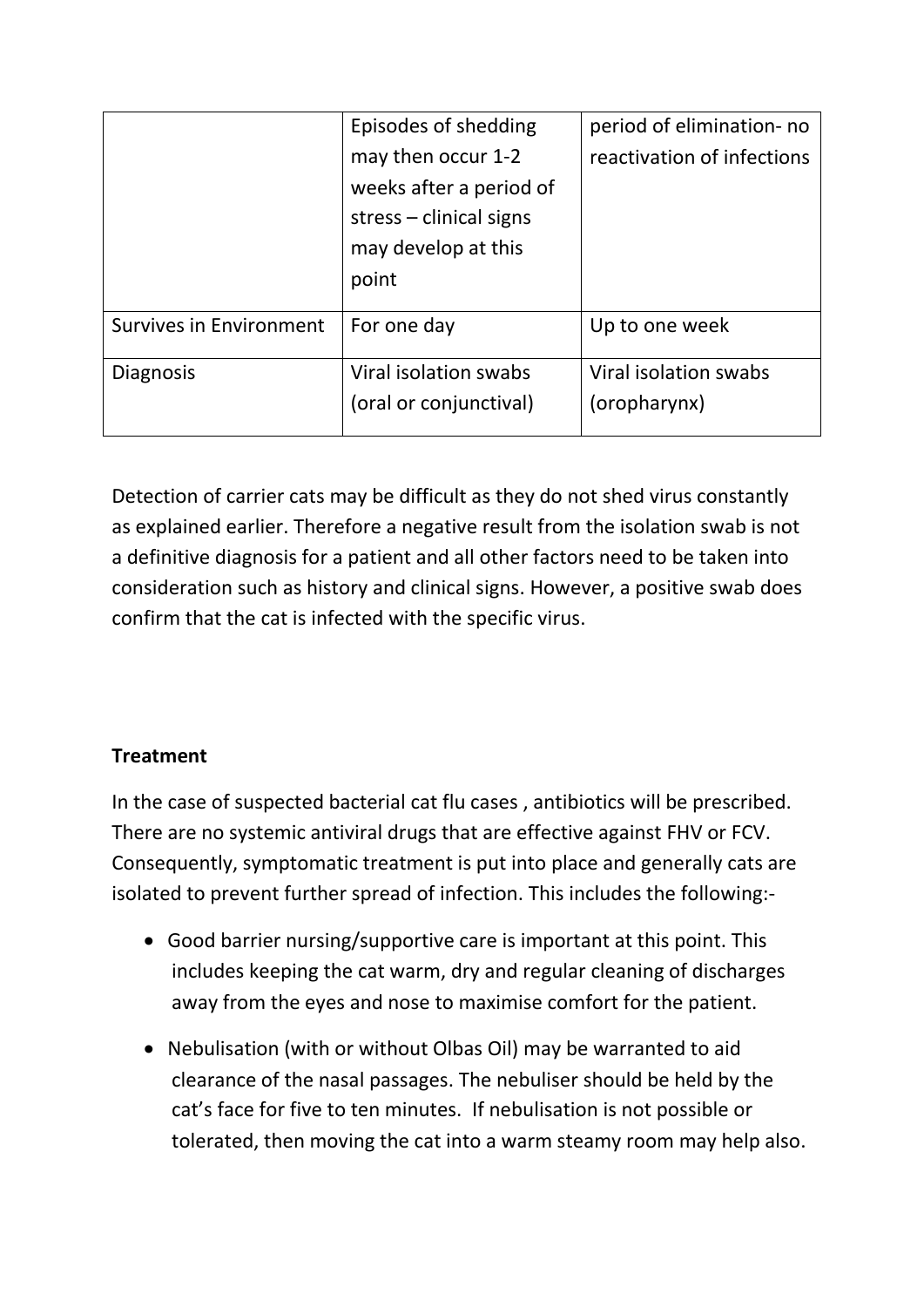- Good quality nutrition is vital in these cases. The patient may need to be coaxed to eat by offering warmed aromatic foods, hand feeding or placement of feeding tubes where necessary. Fluid therapy may be required in very severe cases.
- Broad-spectrum antibiotics and eye medication for secondary bacterial infections as required. Corneal ulcers can be treated under anaesthesia once the patient is stable.

## **Prevention**

As transmission is through both direct and/or indirect contact, patient isolation and thorough environmental disinfection are crucial. Client education and support greatly helps prevent or halt the spread of this disease.

Also, vaccination can reduce the risk and perhaps the severity of 'cat flu', but vaccinated cats can still contract or carry the virus depending on the pathogen. This is due to the fact that just like human flu vaccines while vaccines contain the most common viral particles, new and distinct viral strains are constantly emerging.

Despite this, vaccination of all cats in a household is recommended, especially if they go outdoors, mix freely with other cats or stay in a cattery. Ideally, new cats being introduced should be quarantined for three weeks and checked regularly during this period for potential clinical signs.

### **Conclusions**

Cat flu varies in severity and may be caused by a number of infectious agents. Complications or secondary conditions may arise in some patients. Vaccination will help reduce the risk of a cat acquiring the disease, but will not affect the carrier status of an already infected animal. Complete protection cannot be offered as there are different strains of the infectious agents developing all the time.

Prevention and isolation of infected patients is of the utmost importance to stop the spread. Good nursing care is vital to aid these patients to a speedy